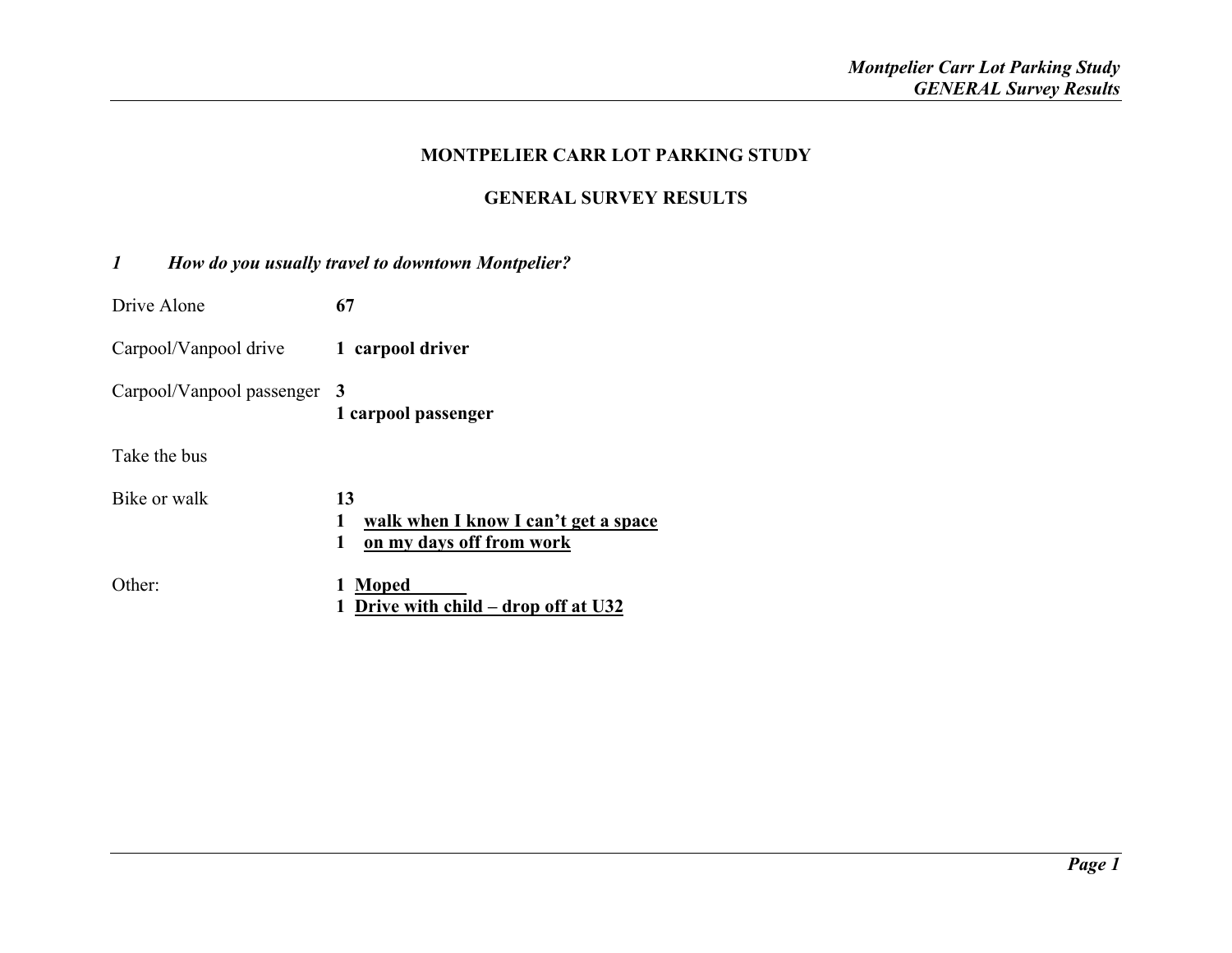# *2 If you drive to downtown Montpelier, where do you usually park?*

| In metered on-street parking                   | 31                                                                                                                                                                                                                                                                                                                                                                                                                                                                                                                                                               |
|------------------------------------------------|------------------------------------------------------------------------------------------------------------------------------------------------------------------------------------------------------------------------------------------------------------------------------------------------------------------------------------------------------------------------------------------------------------------------------------------------------------------------------------------------------------------------------------------------------------------|
| On the street, at a non-metered spot           | 9                                                                                                                                                                                                                                                                                                                                                                                                                                                                                                                                                                |
| In designated parking, provided by my employer | 16                                                                                                                                                                                                                                                                                                                                                                                                                                                                                                                                                               |
| In parking $lot - if yes$ , which one:         | 3 next to Julio's<br><b>Capital Plaza</b><br>2 Jacob's<br>3 By City Hall<br>1 DET<br>1 State parking behind Arts Council<br><b>Behind Somers</b><br>5 Blanchard<br><b>Behind Capital Stationers</b><br><b>Illegally at bank</b><br><b>Behind State St market</b><br><b>60 State Street</b><br>2 Carr Lot<br><b>Metered off-street</b><br>Pit<br><b>North Branch</b><br><b>Next to police station</b><br><b>Pitkin Court</b><br>Private parking for which I pay<br><b>Behind Coldwell Banker</b><br><b>Stone Cutters Way</b><br><b>Shaws</b><br><b>Live there</b> |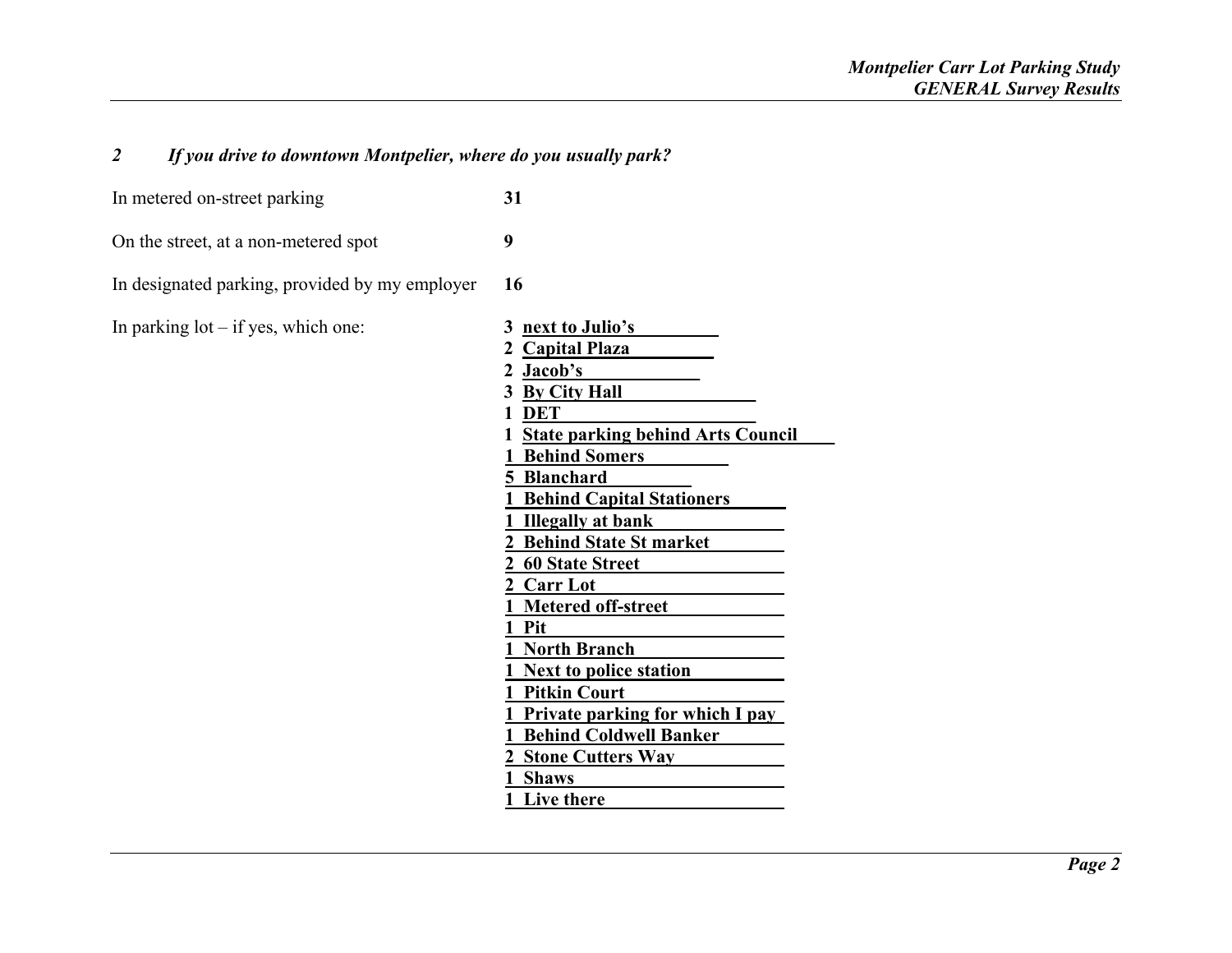#### *3 How often do you drive to downtown Montpelier?*

| Once or twice a week          | 16 |
|-------------------------------|----|
| 3-4 times per week            | 19 |
| 5 times per week              | 15 |
| More than 5 times per week 30 |    |

- Other: **1 Less than once every two weeks**
	- **1 Sometimes twice a day**
	- **2Seven days a week**
	- **1Once every other week**
	- **1 Twice**

## *4 Do you usually drive to downtown Montpelier on:*

- Work weekdays **70**
- Weekday evenings **23**

## Weekends **28**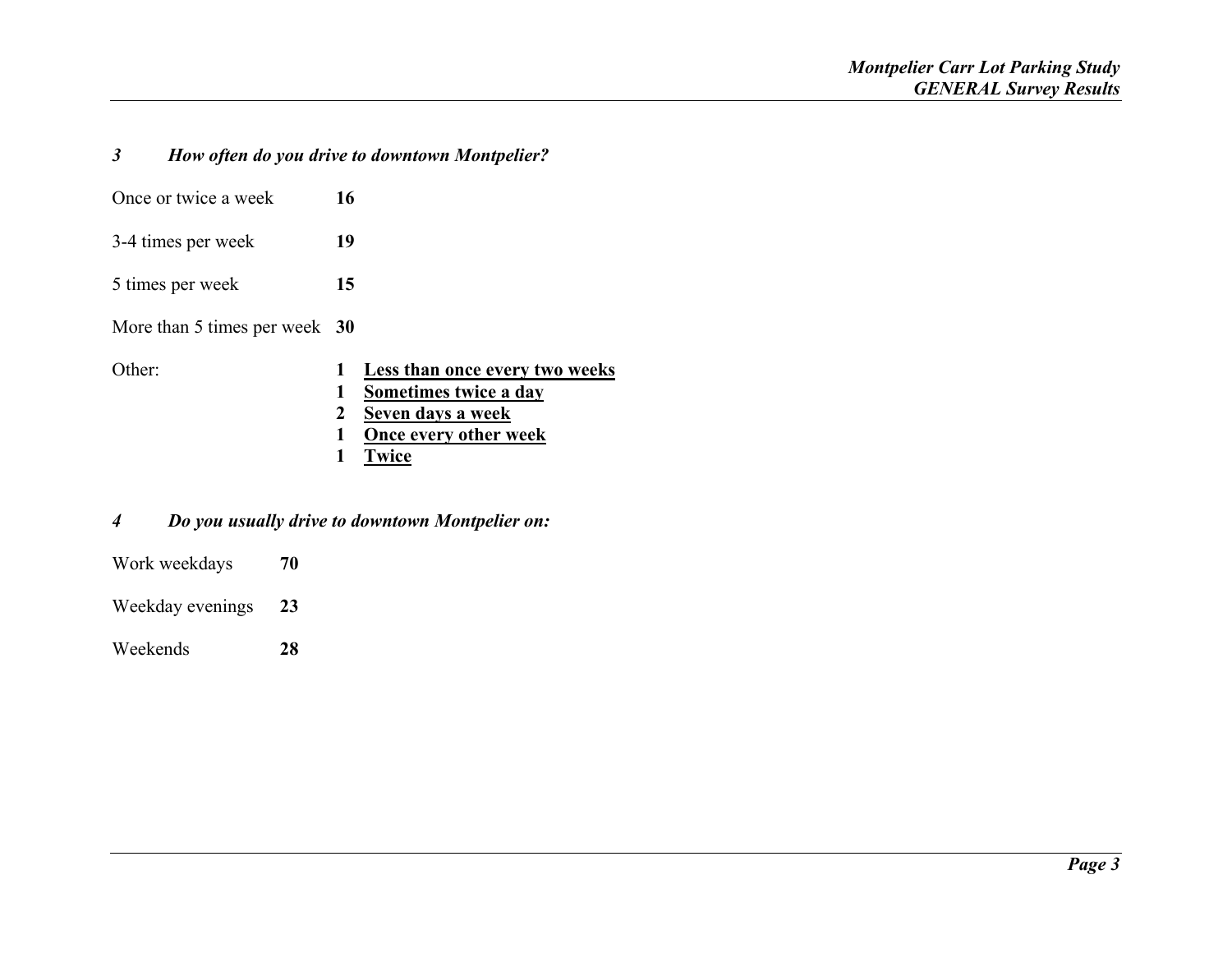## *5 When you go downtown, generally –speaking, what is the purpose of trip?*

| $Work - all-day$                        | 34<br>$1$ (walk)                                                                           |
|-----------------------------------------|--------------------------------------------------------------------------------------------|
| $Work - part-time$                      | 11                                                                                         |
| Work – attend meeting/appointment, etc. | 15                                                                                         |
| Personal – shopping/recreational/social | 45<br>1 (drive)                                                                            |
| Other:                                  | <b>First in Fitness</b><br>2<br>Going home - I live downtown<br>1<br>Food<br><b>School</b> |

# *6 If you drive, do you currently use the Carr Lot for parking?*

| Yes (continue with questions) |  |
|-------------------------------|--|
|-------------------------------|--|

No (skip to Question 11) **74**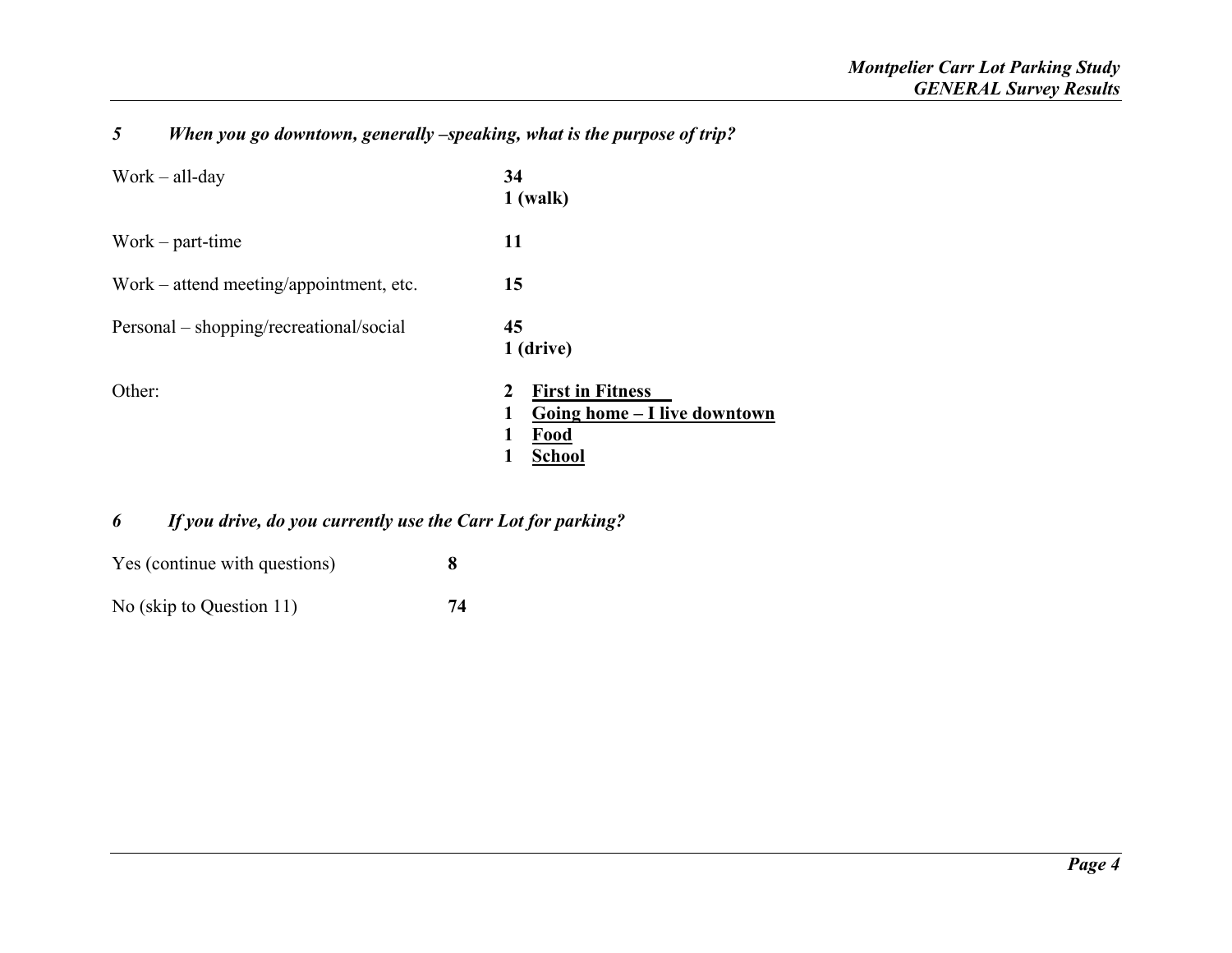## *7 How long do you walk from the Carr Lot to your destination?*

| Less than 5 minutes  |   |
|----------------------|---|
| 6-10 minutes         | 2 |
| 11-15 minutes        |   |
| More than 15 minutes |   |
| Other:               |   |
|                      |   |

#### *8 How often do you usually park at the Carr Lot?*

I have a monthly pass **1** 

Every time I come to Montpelier **1** 

When I need to spend more than a couple hours in downtown

Only when on-street parking is unavailable **3** 

This is the first time I've ever parked in this lot

Other:

**6 times a month**

**1 Once a week as a volunteer worker in State building**

 **1 All winter – my parking permit lot does not allow winter parking**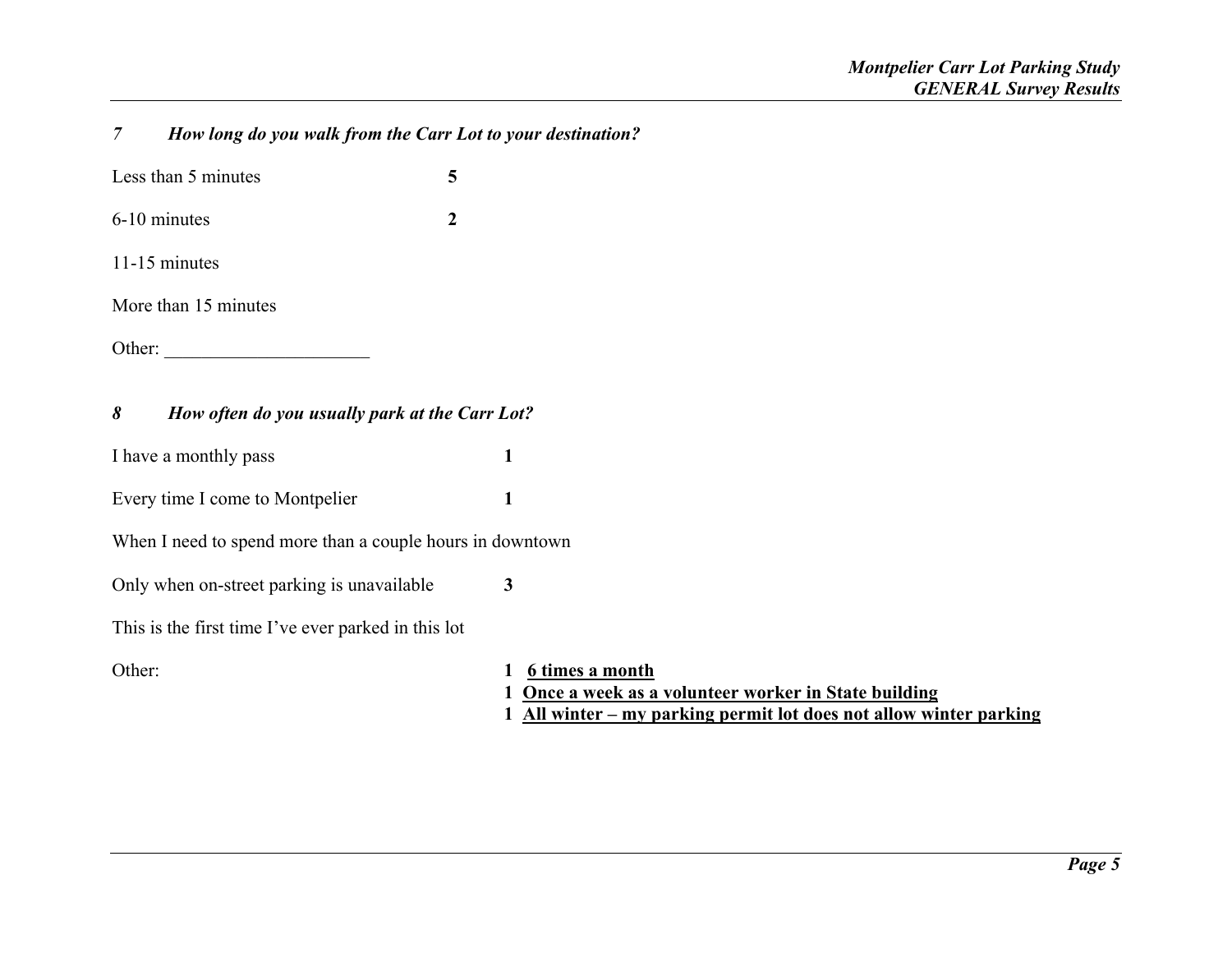## *9 Why do you use the Carr Lot for parking?*

| Other <sup>-</sup>                                         | 1 because Pit is full |
|------------------------------------------------------------|-----------------------|
| There was no other parking available                       | 2                     |
| The facility is good (i.e. clean, well-lit, covered, etc.) |                       |
| The price is reasonable.                                   | 2                     |
| The location is convenient                                 |                       |

*10 How do you pay for your parking in the Carr Lot?* 

| Other:      | 1 night time only usually |
|-------------|---------------------------|
| Monthly fee |                           |
| Daily fee   | O                         |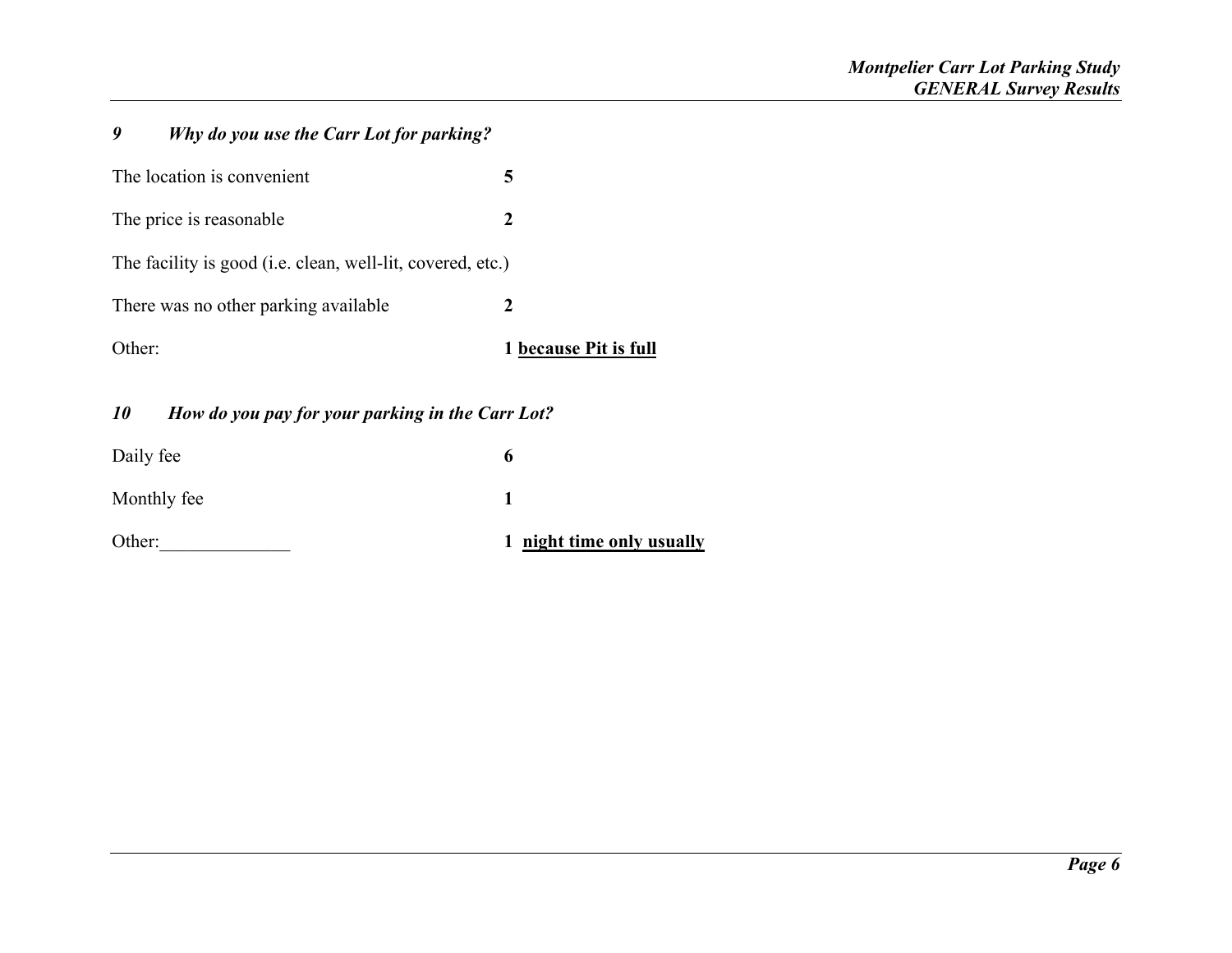## *11 How much do you usually pay for parking in general?*

| I rarely pay for parking                  | 35<br>1 (disabled permit)                                                                                                                                                                                         |
|-------------------------------------------|-------------------------------------------------------------------------------------------------------------------------------------------------------------------------------------------------------------------|
| I pay a monthly fee                       | $\overline{\mathbf{4}}$                                                                                                                                                                                           |
| Less than $$1.50/day$ (not a monthly fee) | 26                                                                                                                                                                                                                |
| More than $$1.50/day$ (not a monthly fee) | 10                                                                                                                                                                                                                |
| Other:                                    | 1 meter<br><b>Monthly fee to City for North Branch Lot</b><br>1 \$300/6 months<br>about \$1/week<br>part of lease<br>arrive at end of business day and avoid most parking fees<br>1 I have a permit for Jacob Lot |

## *12 When you decide where to park, how important are the following amenities and facilities?*

|                                              | Not Important |     |    | Very      |
|----------------------------------------------|---------------|-----|----|-----------|
|                                              |               |     |    | Important |
| The lot is covered                           | 59            |     |    |           |
| The lot is well-lit                          | 28            |     |    | 18        |
|                                              |               | 1 * |    |           |
| It is a lot with controlled access           |               |     | 10 |           |
| Parking is inexpensive                       |               |     | 14 | 50        |
| The location is within a 5-minute walk of my |               |     | 18 | 43        |
| destination                                  |               |     |    |           |
| Pedestrian access is easy                    |               |     | 18 | 38        |

**\* (The Julio's lot is not and I don't like having to walk there at night, which I must do every evening. I would rather park behind my business, but have been put on a waiting list or the past 4 years – I need to bring inventory to and from my store.)**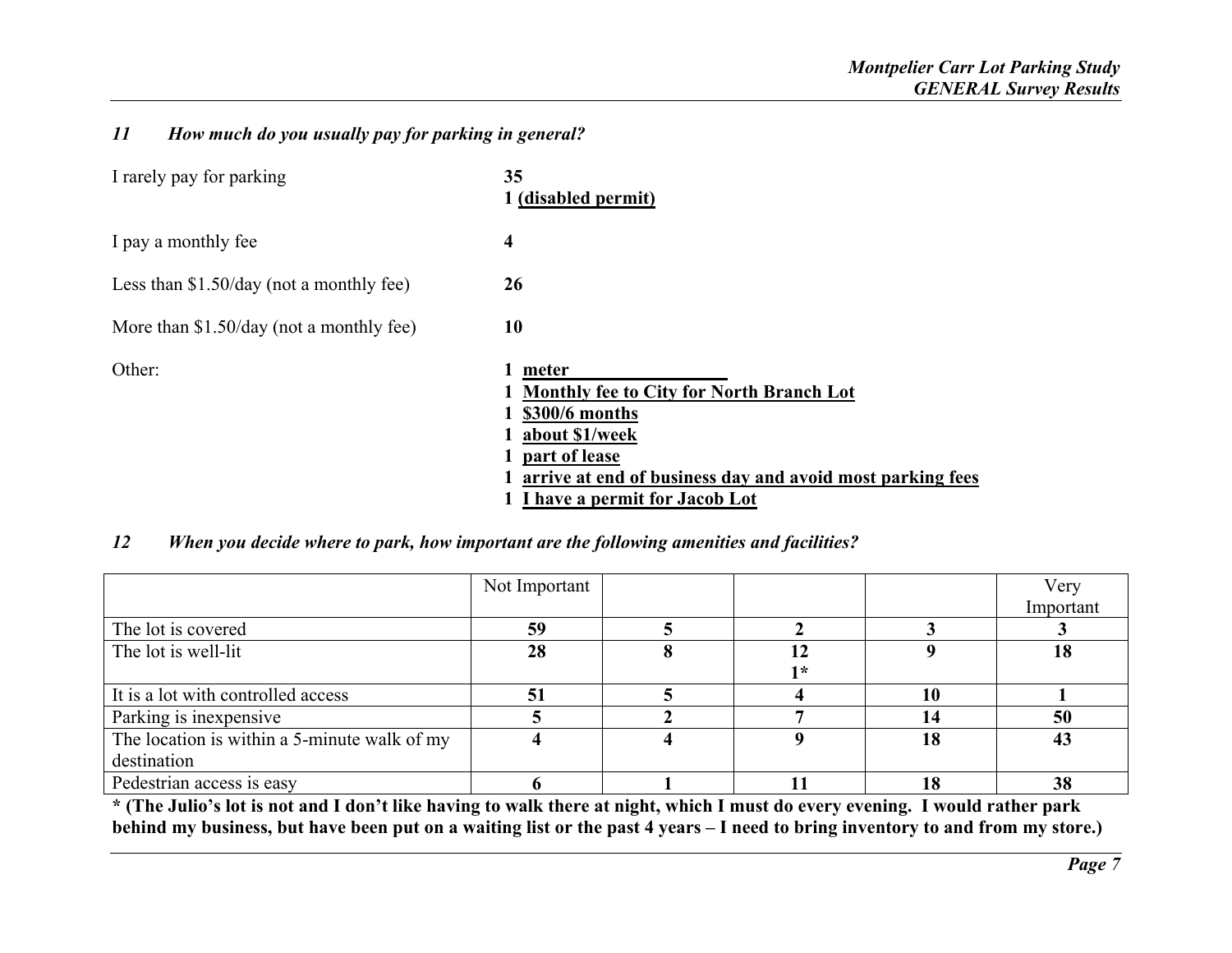# *13 How far away do you usually park from your destination?*

| Within two blocks  | 51 |  |
|--------------------|----|--|
| Two to four blocks | 28 |  |
| Four to six blocks | 3  |  |

More than six blocks

| 14 |  | If you had a choice, where would you park? |  |
|----|--|--------------------------------------------|--|
|    |  |                                            |  |

| On the street                             | 32                                                                                                                                                                                               |
|-------------------------------------------|--------------------------------------------------------------------------------------------------------------------------------------------------------------------------------------------------|
| <b>City Center Garage</b>                 | 3                                                                                                                                                                                                |
| Behind City Hall                          | 30                                                                                                                                                                                               |
| Capital Plaza Lot                         | 7                                                                                                                                                                                                |
| 60 State Street                           | 4                                                                                                                                                                                                |
| <b>Behind Aubuchon Hardware</b><br>Other: | 13<br>(year-round – I have a permit – it's part of my expensive rent)<br><b>DET</b>                                                                                                              |
|                                           | metered by Julio's/Post Office<br>my current space<br>I enjoy the alk from Stone Cutters Way to #10 State St.<br><b>Behind Minuteman Press</b><br><b>Stone Cutters Way</b><br>Behind 22 Main St. |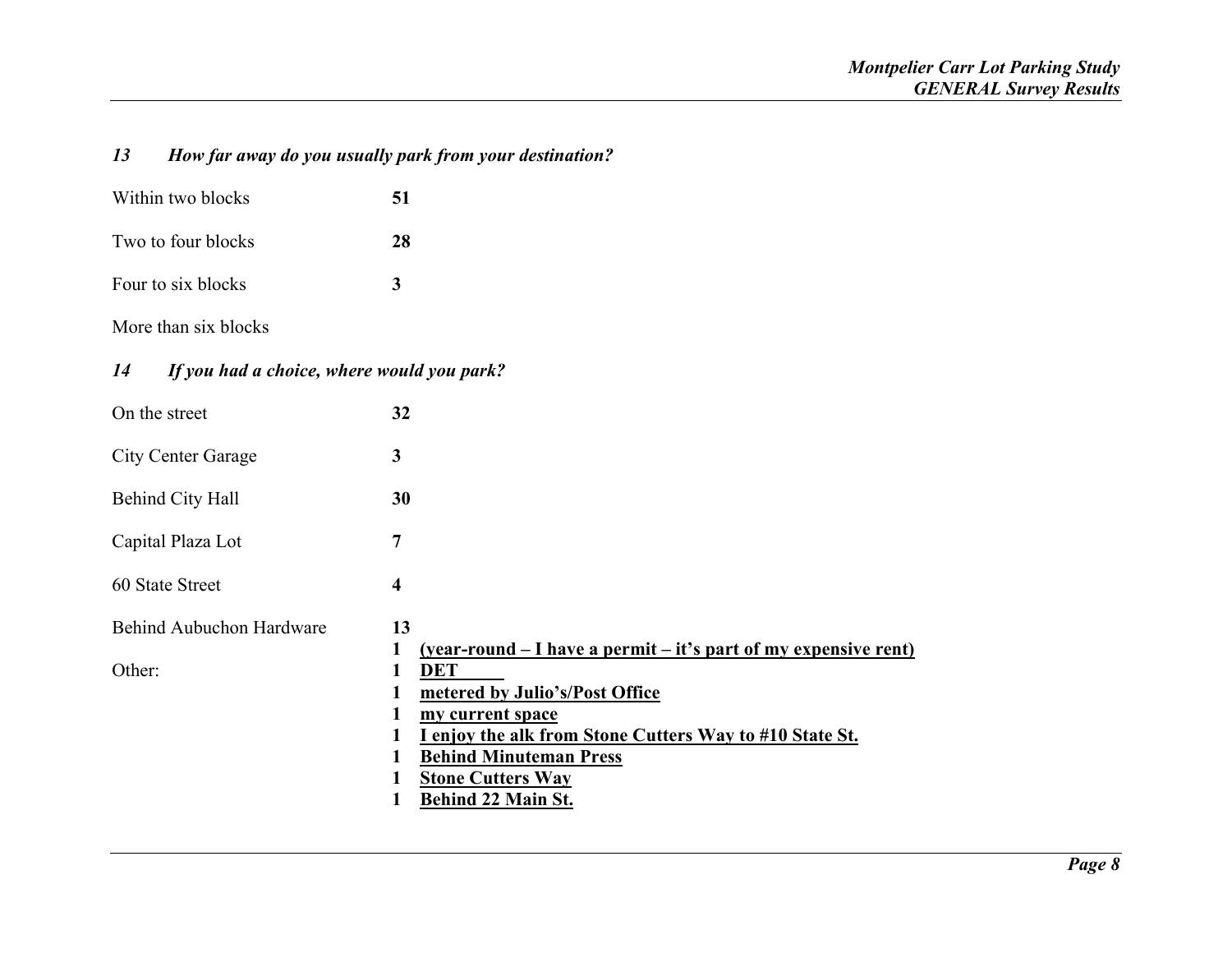|  |  |  | Please rank the following five options in terms of your preference with 1 as most preferred and 5 as least preferred |
|--|--|--|----------------------------------------------------------------------------------------------------------------------|
|  |  |  |                                                                                                                      |

| Pay higher fees to park downtown                                                                                                                 | $1 - 11$ | $2 - 7$  | $3-18$   | $4 - 11$ | $5 - 23$ | $NA-1$      |
|--------------------------------------------------------------------------------------------------------------------------------------------------|----------|----------|----------|----------|----------|-------------|
| Pay lower fees to park, about 2-3 minutes (walking) from<br>downtown                                                                             | $1 - 31$ | $2 - 22$ | $3 - 10$ | $4 - 5$  | $5-1$    | $NA-1$      |
| Park free about 5 minute (walking) from downtown                                                                                                 | $1 - 25$ | $2 - 24$ | $3 - 16$ | $4 - 4$  | $5-2$    | <b>NA-1</b> |
| Park free about 10 minutes (walking) from downtown with<br>frequent shuttle service to downtown with a small fee<br>required to ride the shuttle | $1 - 2$  | $2 - 3$  | $3-19$   | $4-29$   | $5-16$   | $NA-1$      |
| Park free about 15 minutes (walking) from downtown with<br>frequent FREE shuttle service to downtown                                             | $1 - 2$  | $2 - 6$  | $3 - 7$  | $4 - 14$ | 5-39     | $NA-1$      |

**COMMENTS ON #15: I have to carry too much stuff to & from work to be enthusiastic about the shuttle.**

**Park all day in Montpelier for people can shop or have 2 hours free parking. (this person did not fill out ranking)** 

**N/A – we live 10-15 minutes walk from downtown** 

**Shuttles don't make sense in Vermont!** 

#### *16 Are you?*

| Male   | 38 |
|--------|----|
| Female | 45 |